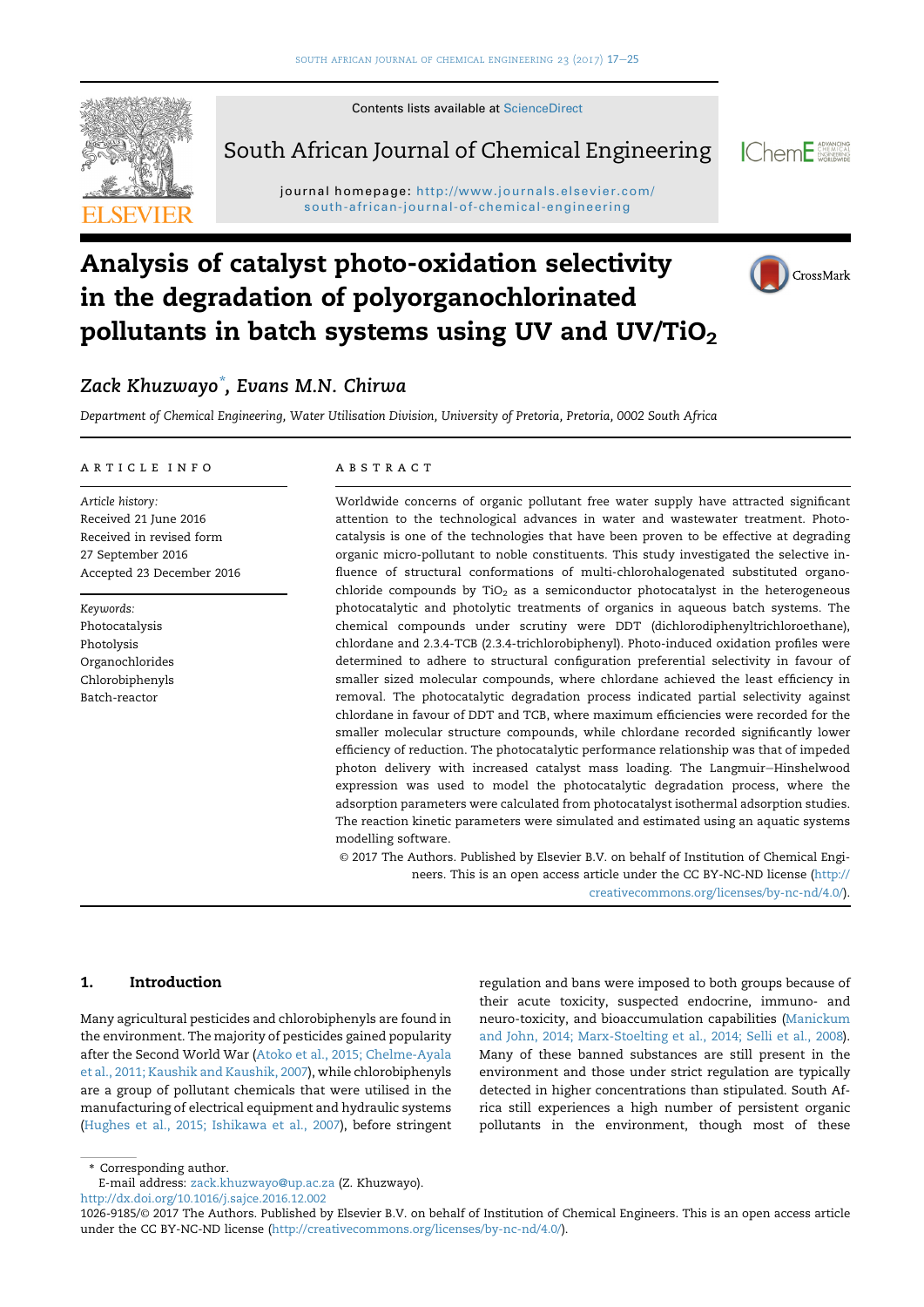<span id="page-1-0"></span>substances have been banned for many years [\(Ryan et al.,](#page-8-0) [2012\)](#page-8-0). Conventional and traditional water and wastewater treatment facilities are not adequately effective at treating most complex structure organic chemical groups. The representative group of compounds in this study are 1.1.1-trichloro-2.2-bis(4-chlorophenyl)ethane (DDT), chlordane and 2.3.4 trichlorobiphenyl.

One of the more effective technologies in dealing with emerging pollutants are advanced oxidation processes (AOPs), as they are generally non-selective and are capable of completely mineralising most organic chemical species (Â[ngelo et al., 2013; Demeestere et al., 2007; Carp et al., 2004](#page-7-0)). Advanced oxidation degradation of organic pollutants is achieved by generation of free hydroxyl (OH $\degree$ ) radicals using various technologies such as and a combination including ozonation, ultra-violet (UV) light, semiconductor photocatalysts, hydrogen peroxide, ultra-sound, and Fenton reagent ([Levya-Diaz et al., 2015; Suzuki et al., 2015\)](#page-8-0). Photocatalysis is one of the techniques that have found diverse applications in the treatment of persistent organic micro-pollutants. The nucleus of the photocatalytic concepts is embedded on the generation of energy bandgaps upon photon excitation of semiconductor materials. When light photons of a sufficient quantum and corresponding wavelength comes into contact with electrons on material surfaces such as semiconductors, the energy carried by the photons is absorbed, which results in the electrons moving to a higher energy state (conduction band). The absorbed energy can be relinquished by the electrons and dissipated in the form of photon energy, this result in electron descent to lower orbitals where they settle at characteristic ground energy states (valence band). This is referred to as electron hole pairs recombination, the recombination of the generated charges competes and minimises the trapping of free ionic chargers. The facilitation of effective photocatalytic degradation requires that the recombination of the electron and positive hole be prevented through reaction inhibitors in the form of electron donors and electron acceptors. Oxygen is the primary electron acceptor that is typically utilised for the purposes of trapping electrons in photocatalysis. The oxygen molecule reacts with free electrons and is converted to superoxide upon acceptance and trapping of the electrons. The remaining surface bound positive hole though radical formations facilitate oxidation pathways.

A limited number of studies have been conducted on the simultaneous oxidation of different classes of organochloride compounds and their relative performance with regards to photocatalyst adsorption selectivity. In this study, three structurally dissimilar organochloride compounds will be analysed for photolytic and photocatalyst structural selectivity, Fig. 1 shows the molecular structures of the 3 selected compounds, the red and blue moieties are a depiction of the chemical symmetry of the compounds that indicates the same substitution in either of the ring structures. Chemical molecular structures have been reported to have an influence on the rate of photocatalytic oxidation ([Ji et al., 2013\)](#page-8-0). [Palmisano et al. \(2007\)](#page-8-0) studied how different benzene derivatives substituent groups affect the photocatalytic selectivity to hydroxylated compounds, and found that molecular compounds with strong electron withdrawing groups are adsorbed better. Halogen dechlorination of the basestructures of the DDT, chlordane and 2.3.4-trichlorobiphenyl will be analysed for titanium dioxide (TiO $_2$ ) catalyst induced photo-reactivity and their rate of reactions. The effectiveness of photocatalytic advanced oxidation of related chemical groups is well documented in scientific literature, but limited resources have been dedicated to the determination of unrelated group of chemicals. The reason is that unrelated compound groups provide a bigger challenge in that molecular transformations are not easily tracked and kinetic feedback is subjected to a high degree of speculation.

This is because molecular forces of liquid-solid interfaces in heterogeneous reactions are subjected to photocatalyst chemical adsorption thermodynamic limitations ([Chakraborty and Sun, 2014; Song et al., 2013](#page-7-0)), coupled with various Langmuir adsorption isotherms assumptions. One important Langmuir assumption is that, a fixed number of vacant or adsorption sites are available on the solid catalyst surfaces, meaning that as more sites on substrate are filled it becomes increasingly difficult for a bombarding solute molecule to find vacant sites ([Giles et al., 1960](#page-7-0)). There is also the principle of catalyst selectivity that is dependent on the structure of specific chemical groups and their variability ([Tatsumi et al., 1993](#page-8-0)). Experimental data will be used to determine the oxidation behaviour of the three compounds to and correlations between compound structural details and the degradation efficiency with respect to the semiconductor



Fig.  $1$  – Molecular structures of DDT, 2.3.4-PCB and chlordane.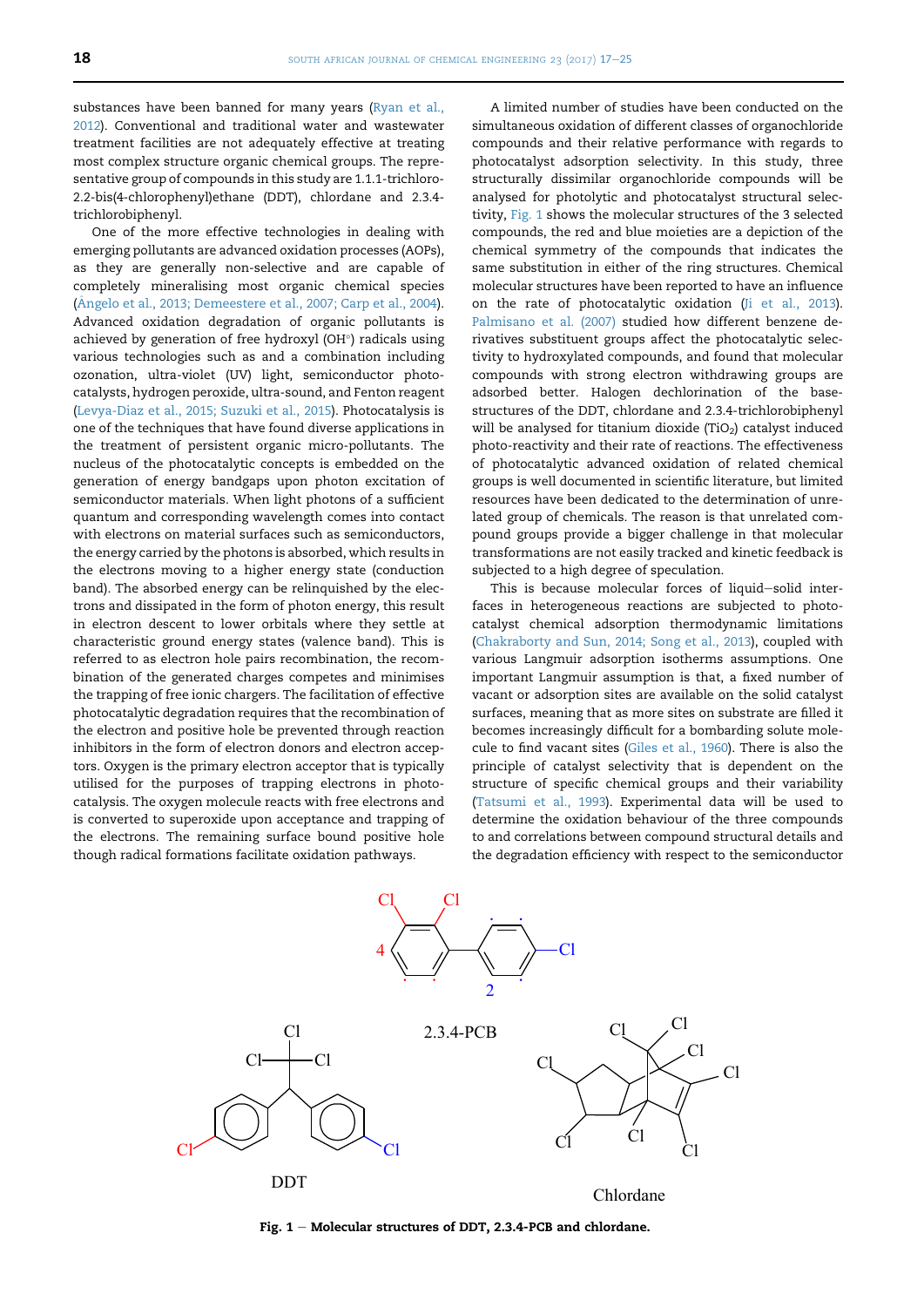catalyst adsorption capacity. The orders of the rate of photolytic reactions will be investigated, as well as the Langmuir-Hinshelwood kinetics used to estimate kinetic parameters.

Photocatalysis and photolysis are advanced oxidation process technologies that have garnered significant interest in the last couple of decades. Many studies have been conducted on the subject and the majority of findings demonstrate superiority of photocatalysis over photolysis in the efficiency of chemical treatment. It is however very difficult to measure performance differences of the two applications in isolation when dealing with lower mass organic compounds, and this has been evident in studies by [Chun et al. \(2000\)](#page-7-0) and [Mohseni](#page-8-0) [\(2005\)](#page-8-0). The photo-induced semiconductor catalyst oxidation process cannot be evaluated in separation from the simple parts of its principle precursor, which are photolysis and the formation of hydroxyl radicals in the absence of the catalyst. The effects of all the degradation processes in isolation, though near impossible to quantify separately are additive in the overall resultant photocatalytic process. The degradation pathways and reaction schemes preferred may encompass the complete range of possible oxidation routes for both oxidation processes. It can however be theoretically possible to ascribe difference by evaluating the mechanistic oxidation pathways followed, the major assumption would be that each process strictly follows independent reaction schemes, and there has not been evidence to support this fully. There however has been information to suggest that compound specific semiconductor photocatalyst selectivity play a role in the efficiency of chemical treatment.

## 2. Methods

#### 2.1. Chemicals

DDT (99.9%), chlordane (99.7%), and 2.3.4-PCB (TCB) (99%) were obtained from Sigma-Aldrich Logistik GmbH (Schnelldorf, Germany). Aeroxide P25 anatase titanium dioxide was purchased from Evonik Degussa GmbH (Japan). Ultra-pure (UP) water was dispensed by the Millipore Direct Q3 with pump instrument. High Purity Pesticide Reference standard were purchased (N9331029) from PerkinElmer (South Africa division), GC grade MeOH obtained from Merk (South Africa).

#### 2.2. Instrumentation

Polychlorinated phenolics and derivative products were analysed using a gas chromatography (GC) system comprising of a clarus 600 GC, clarus 600T mass spectrometer (MS), attached to a turbomatrix 40 trap headspace sampler (PerkinElmer, South Africa division). The chemical separation component was the Elite 5MS GC system capillary column (30 m, 250  $\mu$ m) from PerkinElmer. Helium (He) carrier gas of 99.999% purity and applied at a flow rate of 1 ml  $\mathrm{min}^{-1}$ . MS interface comprised of an Electron Ioniser (EI) and a high performance mass analyser.

## 2.3. Data processing, kinetic and modelling

Sigmaplot 11 scientific data analysis graphics computation software was used for data processing and statistical analysis. Aquasim 2.0 computer program for the identification and simulation of aquatic systems was used to simulate and model the photocatalytic oxidation profiles, and parameter estimations.

#### 2.4. Equilibrium isotherms

Adsorption isotherms were determined by; accurately weighed titanium dioxide (0.005, 0.01, 0.02, 0.03 and 0.05 g  $\rm l^{-1}$ ) dispensed in aqueous polyorganochloride spiked (5, 10, 20, 30, 50 mg l $^{-1}$ ) solutions (0.5 l) continuously stirred at 300 rpm. The temperature was controlled at 19  $^{\circ}$ C. The resulting pH of the solutions was in within the range of  $5.4-5.7$ . The solutions were agitated for over 20 h to reach equilibrium. After a minimum period of 20 h samples were removed and centrifuged (eppendorf AG minispin) for 30 min at 5000 rpm. Sample residual concentrations were analysed using the GCMS. Experiments were repeated and average values are reported. Langmuir isotherm models were used to calculate adsorption parameters.

#### 2.5. Reactor configuration

The setup was installed in a temperature regulated walk-in reactor room that is wall-connected to a cold room of 4  $\degree$ C set temperature. The wall connection has port-openings that allow transfer of cooled air for secondary cooling, driven by a pressure-vacuum system. [Fig. 2](#page-3-0) shows the setup layout; a cooling jacketed glass vessel was rested on a magnetic stirrer (Labex FMX electronics (STR-mH)). The jacket vessel was jointlinked to a MasterFlex console drive pump (Cole-Parmer instruments (Easy Load II)) and connected to an ice-water slurry feed for primary cooling. Suspended above the solution surface was a tube quart glass sleeve of 4 cm diameter. Encased in the quartz glass sleeves were long-arc 400 W (Philips HOK 4/ 120 SE) medium pressure lamps, details in [Table 1](#page-3-0). An oxygen inlet ( $(O<sub>2</sub>)$  of 99% purity) delivery tube through a regulator was connected to a solution submerged longitudinal fizzle nozzle.

#### 2.6. Experimental procedure

Source solutions were prepared in amber-glass vessels by spiking ultra-pure water with organochlorinated chemical reagents to approximate concentrations of 10 mg  $l^{-1}$  of each compound. The photocatalyst particle mass concentrations of 5, 10, 30, 50 and 200 mg  $l^{-1}$  were dispensed into solutions for the relevant experimental sets, this was followed by ultrasonication for a period of 15 min before transfer onto a magnetic stirrer thatwas set at 200 rpm, and the samewas performed for the photolysis sets. Pure oxygen was delivered through nozzle outlets with a set flow-rate of 20 ml  $\mathrm{min}^{-1},$  the gas was turned on before solution delivery for optimum uninterrupted bubbling. After the zero-time sample, the UV source lamp was initiated. Sampling took place at predetermined intervals for total periods of 30 min. All sets were conducted in triplicates. Experiments start-up included pressurised air flow, continuous magnetic stirring, and continuous water flow cooling, and a dark period of 15 min. A Clarus Trap headspace was used for sample pre-concentration using high pressure extraction.

## 2.7. Instrumental analysis

5 ml samples were removed and pre-concentrated using a headspace trap. Headspace sample preparation: Temperature; needle 100 °C, transfer line 150 °C, oven 90 °C, trap low 80 °C, trap high 280 $\degree$ C. Times; dry purges 5 min, trap hold 6 min, desorb 0.5 min, thermostat 40 min, GC cycle run 40 min, pressurization 1 min, decay 1 min. Pressures; column 25 psi, vial 20 psi, desorb 10 psi.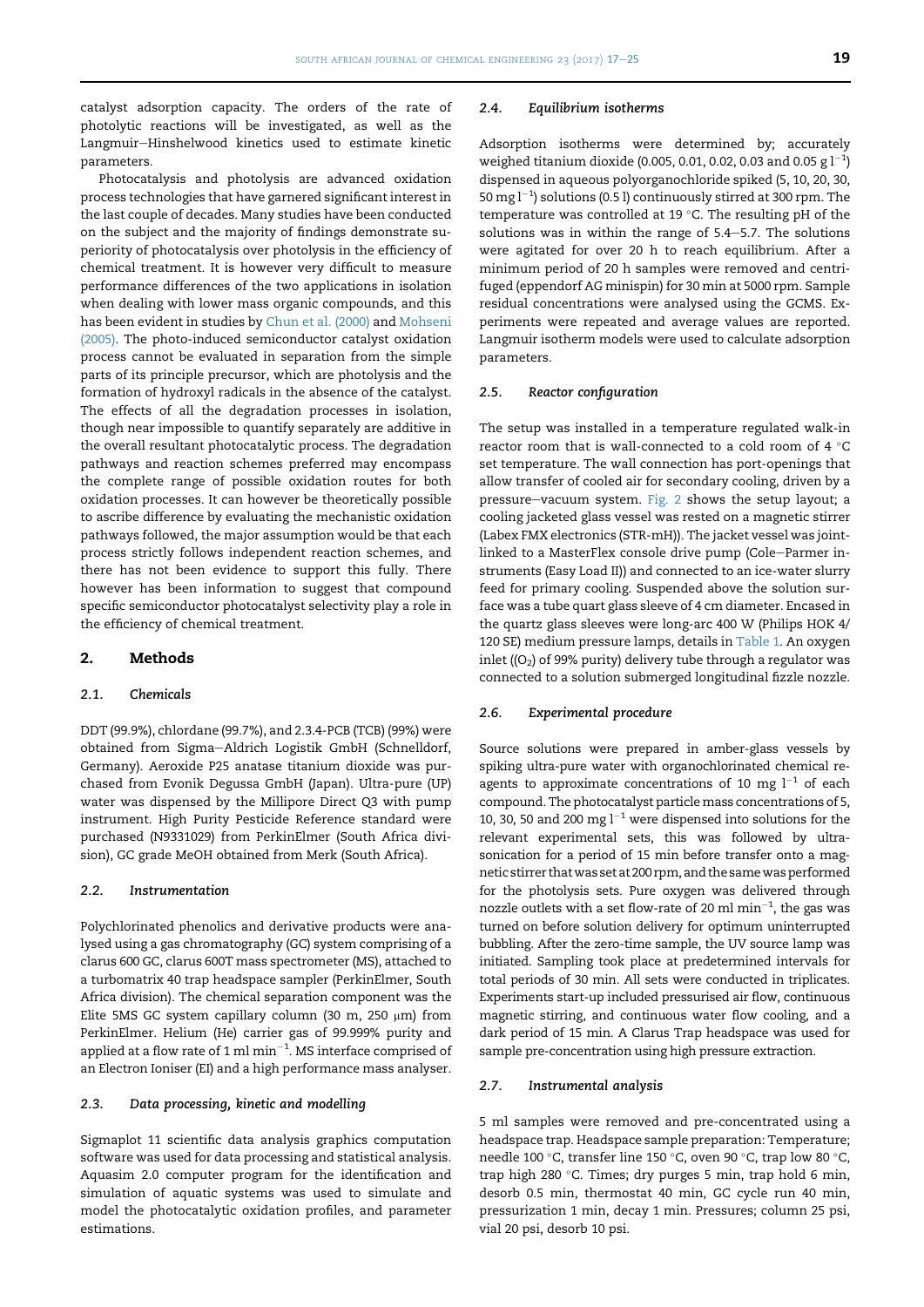<span id="page-3-0"></span>

Fig.  $2$  – Schematic of the photo-oxidation reactor configuration.

Pre-concentrated samples were automatically transferred to the column. GC settings: Oven program; 50  $\degree$ C held 2 min, ramped 10 °C min<sup>-1</sup> until 300 °C, held 5 min. MS settings; mass range 30-450, source temperature 200 °C, multiplier 350 V.

## 3. Results

## 3.1. Adsorption isotherms

The Langmuir-Hinshelwood kinetic adsorption equilibrium isotherms of the three compounds of interest were calculated using the expression represented in Eq. (1a) where  $Q_e$  is the adsorbed chemical concentration per weight of adsorbent at equilibrium (mg  $\rm g^{-1}$ ),  $C_e$  is the final equilibrium solution concentration (mg  $l^{-1}$ ),  $K_L$  is the free energy Langmuir adsorption constant (mg  $l^{-1}$ ), and  $\mathsf{Q}_m$  is the maximum adsorption capacity  $(mg g^{-1}).$ 

| Table $1$ – Lamp properties used to configure the reactor<br>system. |               |    |                                    |    |    |    |         |
|----------------------------------------------------------------------|---------------|----|------------------------------------|----|----|----|---------|
| Lamp                                                                 |               |    | Length Width Radiation Details (W) |    |    |    | Voltage |
|                                                                      | $(mm)$ $(mm)$ |    | Wattage UVA UVB UVC                |    |    |    | (V)     |
| HOK4/120                                                             | 100           | 16 | 400                                | 31 | 32 | 52 | 120     |

$$
Q_e = \frac{Q_m K_L C_e}{1 + K_l C_e} \tag{1a}
$$

$$
\frac{1}{Q_e} = \frac{1}{Q_m K_L C_e} + \frac{1}{Q_m} \tag{1b}
$$

The plots of the inverse of the adsorbed chemical concentration per weight  $(Q_e)$  versus the inverse of the final equilibrium solution concentration  $(C_e)$  yields a linear expression. This equation is represented in Eq. (1b). The linear equation parameters are used to calculate the adsorption isotherm parameters, most importantly the Langmuir adsorption constant. The linear expression was used to determine the parameters in Table 2, the determinations of the model limit were performed by using a modelling software

| Table $2$ – Parameters of Langmuir isotherms for the<br>adsorption of organochlorides onto TiO2. |        |        |           |  |
|--------------------------------------------------------------------------------------------------|--------|--------|-----------|--|
| Isotherm                                                                                         | TCB    | DDT    | Chlordane |  |
| $K_L$ (mg $l^{-1}$ )                                                                             | 0.371  | 0.756  | 0.266     |  |
| $Q_m$ (mg $g^{-1}$ )                                                                             | 72.364 | 119.78 | 211.86    |  |
| $R^2$                                                                                            | 0.9899 | 0.9914 | 0.9939    |  |
| Stdev                                                                                            | 0.061  | 0.084  | 0.0921    |  |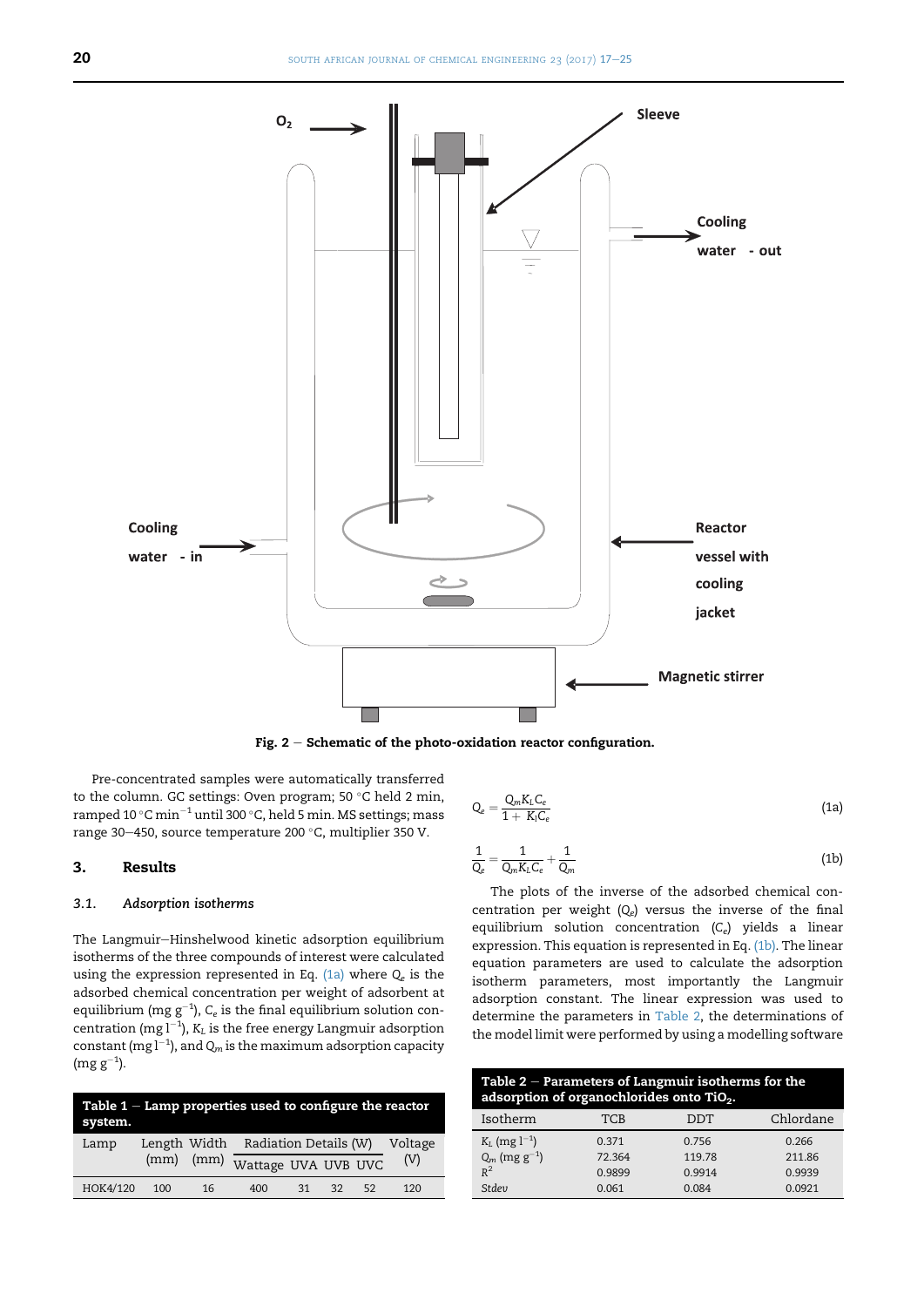and represented in the form of standard error determinations. [Table 2](#page-3-0) presents the calculated parameters for the adsorption of the TCB, DDT and chlordane onto titanium dioxide surface sites. The plots of the inverse of the adsorbed chemical concentration per weight  $(Q_e)$  versus the inverse of the final equilibrium solution concentration  $(C_e)$  were used for studying the adsorption data. The Langmuir adsorption constants  $(K_L)$ for all compounds were calculated as recorded in [Table 2](#page-3-0).

#### 3.2. Photo-oxidation performance

One of the objectives of this study was to evaluate the performance of photocatalysis as an improved technology to photolysis. The interest was to determine chemical specific behaviour in compound profiles that may be associated with semiconductor adsorption selectivity towards the three polychlorinated compounds of differing ring structures. Figs. 3-5 show the treatment profiles of TCB, DDT and chlordane respectively, at different photocatalyst concentration applications.

All graphics presented include the photolytic performance profiles. It has been found that photolysis is adequately efficient at facilitating complete disappearance of certain organic



Fig.  $3$  – Photo-induced degradation of TCB in aqueous batch systems, 10 mg l $^{-1}\!.$ 



Fig.  $4$  – Photo-induced degradation of DDT in aqueous batch systems, 10 mg l $^{-1}\!.$ 



Fig.  $5$  – Photo-induced degradation of chlordane in aqueous batch systems, 10 mg  $\mathsf{l}^{-1}.$ 

compounds. This was reported by [Liang et al. \(2010\)](#page-8-0) where it was also observed that though photolysis was efficient at degrading primary pollutants, it was very inefficient at complete mineralisation of intermediates species. An average of 61% of TCB was oxidised under photolysis conditions while over 90% was achieved by the 10 mg  $l^{-1}$  photocatalyst experimental sets, and over 88% in the 5 mg  $l^{-1}$  after 10 min of irradiation. Similarly to Fig. 3, an average of 51% of DDT was reduced in the first 10 min photolytically, while over 93% reduction was recorded by the 5 mg  $l^{-1}$  photocatalyst set in the same period. The 30 mg  $l^{-1}$  photocatalyst set was the most efficiently in Fig. 5, where the chlordane percent reduction registered over 88% and around 35% by photolysis in 10 min.

It is statistically justifiable to deduce that a significant reduction in the concentration of organics in solution is due to photolysis, though as indicated previously that this does not take place in isolation under semiconductor photocatalytic applications. It stands to reason that purely photolytic induced reaction pathways may form part of the overall oxidation reaction mechanisms. The photolytic process itself may be inclusive of solution-derived advanced oxidation process phenomena such as coupled UV/peroxide ( $H_2O_2$ ) and UV/chloride, though the contributions of these processes are expected to be minimal. The relevance of the photolysis/ chlorine coupling oxidation potential is based on the resultant free charged chloride ions in solution delivered by dehalogenation mechanistic reactions that are plausible in the photocatalyst concept. The peroxide molecule results from conduction band reductive reactions with the electron accepting oxygen molecule. The UV/peroxide coupling can produce strong hydroxyl radicals (HO $\degree$ ) that facilitate oxidation [\(Pan et al., 2015; Verbruggen, 2015](#page-8-0)).

[Fig. 6](#page-5-0) shows the reduction percentages of TCB, DDT and chlordane after a period of 15 min of irradiation in all the photocatalyst sets. The major elements to the photocatalytic principle in reactor design are mass transfer and photon delivery, which can greatly affect performance. Mass transportation in the photocatalytic context is the adsorption of organic molecules onto the photocatalyst surface, as a result of generated charged hydroxyl radical moieties. The theoretical basis is that the higher the number of available and activated semiconductor surface sites, the higher the efficiency of treatment. The oxide particles need activation to facilitate oxidation and reduction reactions, the activation process is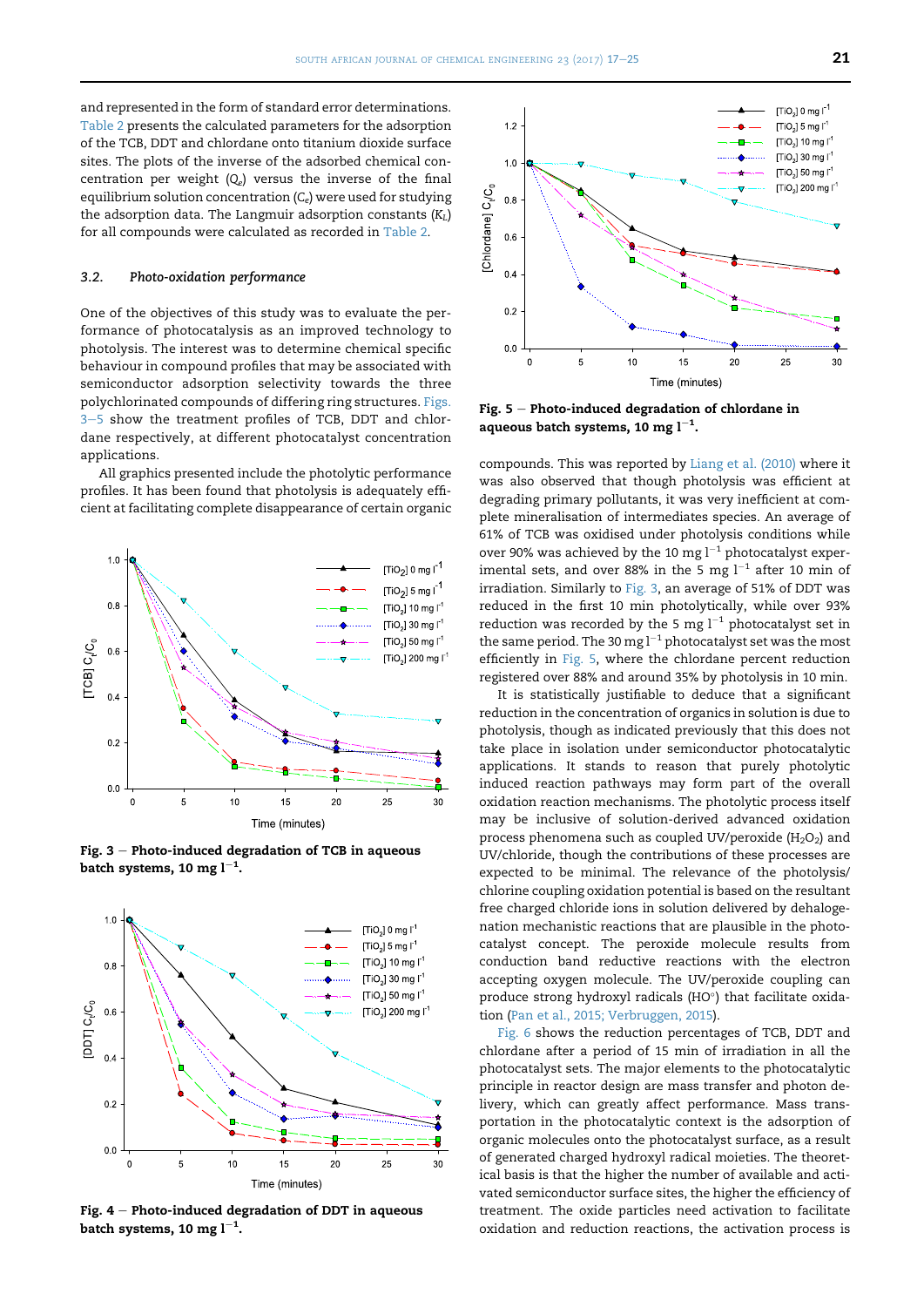<span id="page-5-0"></span>

Fig.  $6$  – Photocatalytic percent reduction percentages at  $t - 15$  min of irradiation.

initiated by the adsorption of photons generated from the irradiation source. In this study, by increasing the catalyst concentration, mass transfer is improved and concurrently the performance efficiency. However, mass transfer is improved at the expense of photon delivery. In suspended photocatalyst applications photon delivery is generally the limiting step, due to impaired and subsequently reduced photon radiation transmittance through translucent (murky) liquid mediums, affected by opaque solute particle properties and light scattering due to optical hindrance. All figures associated with the treatment of the three compounds show that at extreme higher photocatalyst concentrations such as the 200 mg  $l^{-1}$ , compounds reduction is significantly impaired. The main contributing factor to the impairment is the reduced solution transparency that is due to excessive amounts of solutes suspended in solution, and this applies equivalently for all compounds. This contribution is ubiquitous and can be removed from the analysis of photocalysts selectivity argument.

Fig. 6 shows that the highest achieved efficiencies for TCB and DDT were recorded around the 10 mg  $l^{-1}$  range, the next photocatalyst concentration point analysed was 30 mg  $l^{-1}$ which recorded approximately 13% decrease in efficiency. It can be collectively deduced that the optimum catalyst adsorption ranges for the TCB and DDT are below 20 mg  $l^{-1}$ , where closer inspection suggest TCB to be between 10 and 20 mg  $l^{-1}$  and DDT to be between 1 and 15 mg  $l^{-1}$  when statistical variance is applied. The paper by [Liang et al. \(2010\)](#page-8-0) also suggested that the photocatalytic process has relatively poor selectivity towards specific compounds, and that the photolytic process has compound selective characteristics. The basis of selectivity or lack thereof can be a function of a combination of analyte compound factors, including compound molecular structural configuration, structural conformation, size, and bond structure properties. Given the closer similarity of the molecular structures of DDT and TCB, this could be a plausible explanation for the similarities in photocatalyst range efficiencies. DDT is made up of a 3-chloride junction joined to two aromatic rings that are substituted to a single chloride ion, while TCB is substituted with chloride ions with the most stable conformation being two chlorides on one aromatic ring and a single on the other. The accessibility from the structural conformation perspective to the titanium molecule may not be too different, nor the bond structure properties. Studies including that by [Iraway et al.](#page-8-0) [\(2014\)](#page-8-0) found that structural accessibility for the formation of the surface titania radical and molecule moiety bond play a

pivotal role in determining the rate of reaction of the molecules, and that steric hindrances are factors that have major influences on rate of reactions.

Chlordane as is evident in [Fig. 1](#page-1-0) is a complex molecule, it is classified as a cyclodiene pesticide and is derived from hexachlorocyclopentadiene that undergoes chlorination. The relationship between photocatalyst loading and chlordane degradation is different to that registered for DDT and TCB, where lower concentrations of catalyst performed better and the efficiency was progressively compromised with increased loading beyond the estimation of 20 mg  $l^{-1}$ . It stands to reason that photon delivery is the sensitive factor in this regards, but chlordane reduction on the other hand improved with increases in catalyst loading, and achieved the highest efficiency at 30 mg  $l^{-1}$ . The explanation lies in the molecular structure of the compounds, DDT and TCB are relatively much less structurally hindered and better amicable at forming radical branched bonds in the transition steps of hydroxylation and subsequent release of the chloride ions.

Another mechanism that may be simultaneously undergone is the formation of hydroxyl-hydrogen bonds of less steric hindered carbons of the aromatic rings, this may result in numerous photocatalyst adsorbed junctions on the same molecule and oxidation taking place at all sites. [Iraway et al.](#page-8-0) [\(2014\)](#page-8-0) and [Kang et al. \(2002\)](#page-8-0) reported such a hypothesis on the degradation of different functional groups. The chlordane molecular structure is conformationally less accessible and its photocatalyst adsorption is limited by this factor. The hypothesis is that at low photocatalyst loads, DDT, TCB and their derived intermediate compounds are favourably adsorbed and primarily occupy most of the limited number of available activated sites. Increases in the number of available sites improve the mass transfer potential but chlordane adsorption is still subjected to competition and is continuously outcompeted by the smaller molecules. It is only at sufficiently high catalyst loading that adequate number of sites are available for all smaller compounds to be adsorbed, and still remain enough activated sites to facilitate efficient adsorption and oxidation of chlordane. Photon delivery limitations are still experienced by the system, the expectations is that the most efficient chlordane rate of degradation will still be significantly less than those achieved by the structurally easier adsorbed compounds of DDT and TCB.

#### 3.3. Photolytic reaction kinetics

Photolysis reaction schemes are generally assumed follow simple first-order kinetics, this is when direct photolysis is taken into account, without contributions of the radical pathways. In the first-order approximation the kinetic parameter represents the ratio between the total numbers of compound molecules degraded to the total number of photons absorbed by the compounds present in the solution. This simple reaction is represented in Eq. (2):

$$
[OC] + hv^{\phi I} [OC]_{\alpha xid} \tag{2}
$$

where  $\Phi$  and I, are the quantum yield of the reaction and the radiation intensity, respectively, for the wavelength of the irradiation source that was used. A plot of Ln  $[Conc]_0/[Conc]_t$ versus time of each compound results in a straight line with a slope that represents the degradation constant (k). [Fig. 7](#page-6-0) shows the confirmation of first-order rate of reaction kinetics. [Table 3](#page-6-0) shows the oxidation rate constants calculated from first-order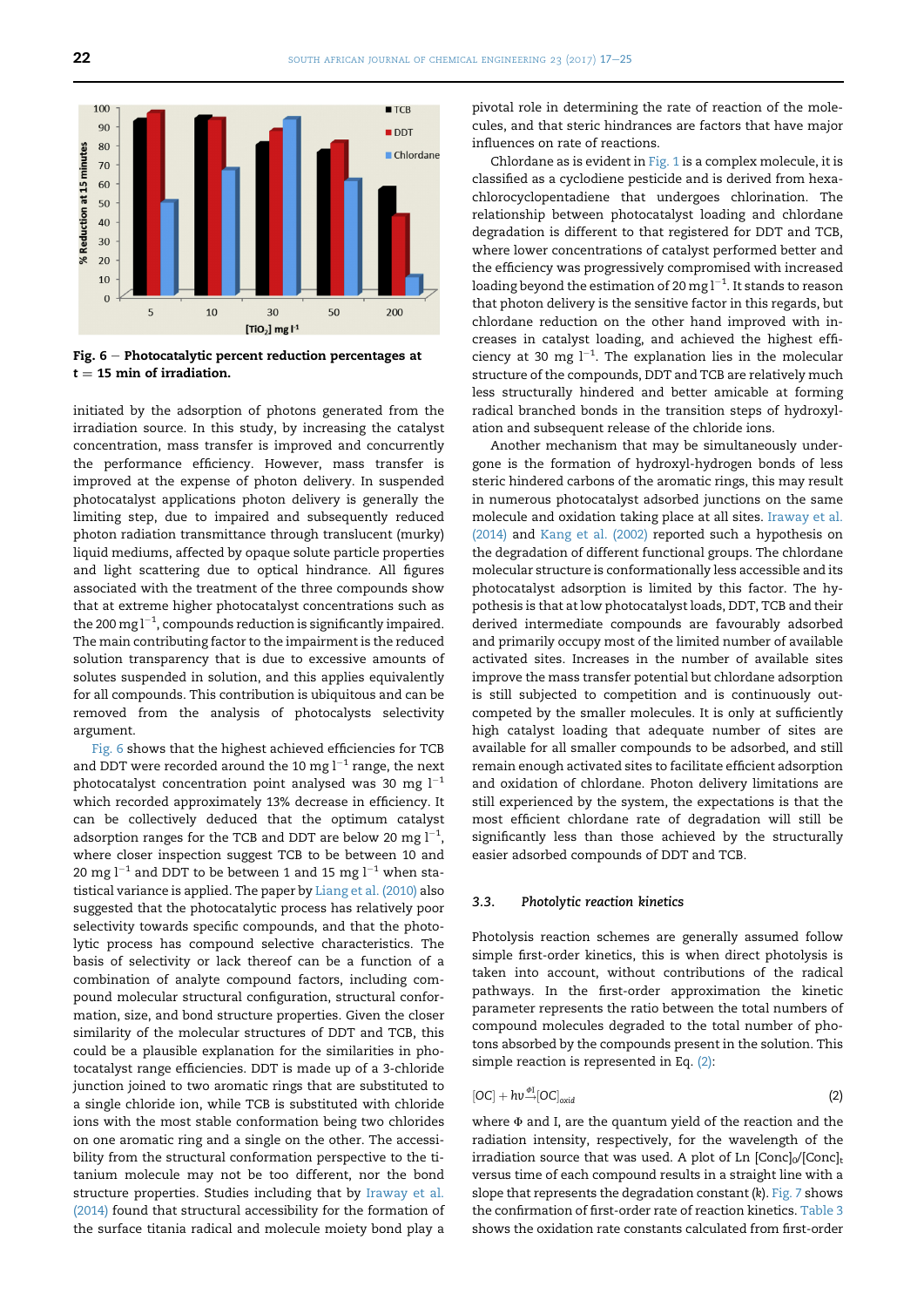<span id="page-6-0"></span>

Fig.  $7$  – First-order photolytic oxidation determinations of TCB, DDT and chlordane.

| Table $3$ – First-order photolytic rate of degradation<br>kinetic constants. |                  |                            |                      |  |
|------------------------------------------------------------------------------|------------------|----------------------------|----------------------|--|
| Analyte                                                                      | Calculated k     | Correlation<br>coefficient | Simulated k          |  |
| <b>TCB</b><br><b>DDT</b>                                                     | 0.0840<br>0.0767 | 0.9888<br>0.9854           | 0.088152<br>0.074760 |  |
| Chlordane                                                                    | 0.0303           | 0.9349                     | 0.035965             |  |
| $k$ -mg $l^{-1}$ min <sup>-1</sup> .                                         |                  |                            |                      |  |

determinations and estimated using Aquasim 2.0, the aquatic systems modelling software. The results show acceptable data correlation, and the calculated and simulated estimates of the degradation rate constants are relatively closely match.

#### 3.4. Photocatalytic reaction kinetics

Modelling semiconductor photocatalytic reaction rates is based on a number of mathematical statements that can be expressed by sets of ordinary differentials equations, these are sourced and modified from [de Lasa et al. \(2005\).](#page-8-0) These equations are established for the key chemical species and therefore species' balances in photocatalytic reactors can be typically described as in Eq.  $(3)$ , where V is the total reactor volume.

$$
V\frac{dC_o}{dt} = \left[\sum_k V_{o,k}R_k\right]W_{ir}
$$
\n(3)

 $C<sub>o</sub>$  is the concentration of a singular analyte compound,  $V<sub>o,k</sub>$ is a dimensionless stoichiometric coefficient for the compounds involved in reaction step, k and  $R_k$  being the rate of photo-conversion of step k based on the unit weight of irradiated catalyst,  $W_{ir}$ . Eq. (3) has assumption associated with it, which are that the mass concentration of the catalyst is known, complete mixing is achieved, and the reactor is operated in batch mode. Eq. (3) can be rearranged and simplified, such as in the case of degradation of a single compound. The rate of photooxidation can then be expressed in terms of measurable parameters and variables of that particular pollutant.

$$
r_1 = \frac{V}{W_{ir}} \frac{dC_o}{dt} = \sum_k V_{o,k} R_k \tag{4}
$$

The consideration of Eqs. (3) and (4) leads to the advancement of the photocatalytic conversion rate models into a format that is expressed in Eq. (5).

$$
\frac{dC_o}{dt} = \frac{-k_o^m C_o}{1 + \sum_{j=1}^n C_j K_j}
$$
\n(5)

where  $k_0$  represents the kinetic constants for the  $o$  specie and  $K_i$  is the adsorption constant for the species j or any other species present. This reaction kinetic approach takes into account the reactor configuration and the behaviour of the irradiated semiconductor under the system specific conditions. The catalyst surface adsorption concept is viewed as purely dependant on the interaction between the photon and the catalyst mass. This theoretical approach is no different to accepted models that express the heterogeneous photocatalysis mechanism. The most complete of these models is the Langmuir-Hinshelwood expression.

The Langmuir-Hinshelwood  $(L-H)$  model is the most commonly used kinetic expression to explain the kinetics of the heterogeneous catalytic processes [\(Kumar et al., 2008](#page-8-0)). The expression has been successfully used for heterogeneous photocatalytic degradation to determine the relationship between the initial degradation rate and the initial concentration of the organic substrate ([Saien and Khezrianjoo, 2008](#page-8-0)). The L-H expression assigned for heterogeneous photocatalytic behaviour takes the form of Eq.  $(6)$ , where r is the rate of the reaction,  $k$  is the rate of surface reaction constant,  $K_L$  is the Langmuir-Hinshelwood semiconductor adsorption equilibrium constant calculated and represented in [Table 2,](#page-3-0) and C is the concentration of the analytes of interest. Aquasim, aquatic modelling software was used to simulate and estimate the Langmuir-Hinshelwood differential expression parameters. The simulation process is conducted by numerically integrating a system of ordinary and partial differential equations in time and simultaneously solving the algebraic equation. The model was used to express the rate of the photocatalytic oxidation reactions and the influence of the adsorption capacity of the semiconductor. The surface adsorption model limits were carried over and set from the values determined from the TiO<sub>2</sub> catalyst isothermal equilibrium adsorption calculated error limits in the form of standard deviations. It is expected that the adsorption constant values calculated under isothermal equilibrium values ([Table](#page-3-0) [2](#page-3-0)) may deviate from the calculated value within the limit set. It is only when the limits set do not conform to the proposed model that the integrity model is in question. The estimated adsorption constant values represent in [Table 4](#page-7-0) show that there is relatively good agreeability between the calculated values and the data informed estimated values.

$$
r = \frac{kKC}{1+KC} \tag{6}
$$

[Table 4](#page-7-0) shows the estimated L-H parameters for the degradation of TCB, DDT and chlordane. The degradation rate constants recorded improvements on the photolysis experimental sets, and are in agreement with the observation depicted in the graphical profiles. The 5 and 10 mg  $l^{-1}$  registered the highest efficiency in DDT and TCB oxidation that was followed by significant attenuation in the higher catalyst loaded sets. Expectedly, chlordane degradation registered the highest efficiency at the 30 mg  $l^{-1}$  catalyst concentration, there therefore was a progressive increase in efficiency that reached maximum at a given photocatalyst range before system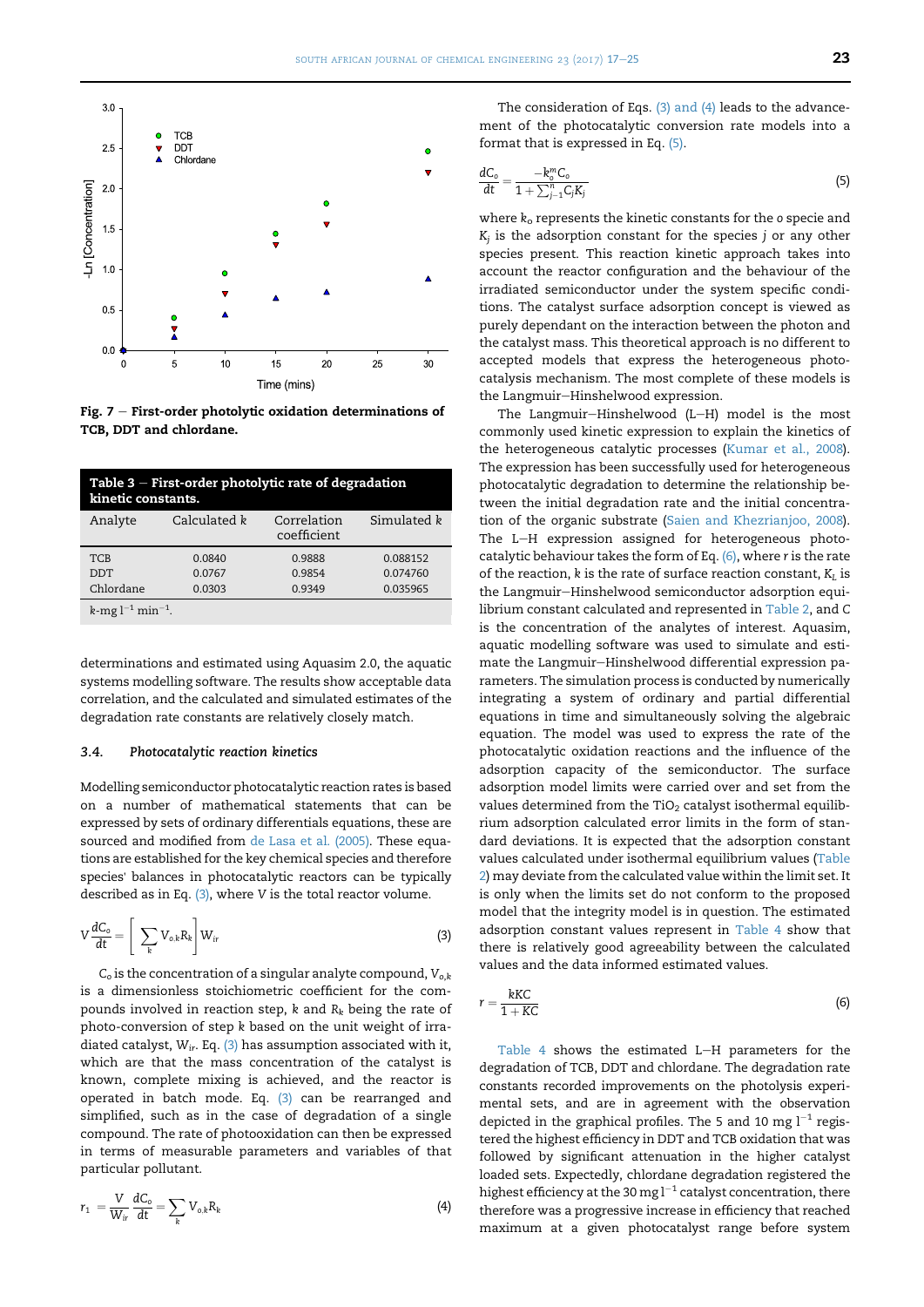<span id="page-7-0"></span>

| Table 4 - Estimated parameters of the photocatalytic degradation of organochloride compounds. |          |            |          |            |          |           |  |
|-----------------------------------------------------------------------------------------------|----------|------------|----------|------------|----------|-----------|--|
| [TiO <sub>2</sub> ]                                                                           |          | <b>TCB</b> |          | <b>DDT</b> |          | Chlordane |  |
|                                                                                               | k        | $K_I$      |          | $K_I$      | ĸ        | $K_{L}$   |  |
|                                                                                               | 0.723420 | 0.332888   | 0.544943 | 0.686732   | 0.226136 | 0.200991  |  |
| 10                                                                                            | 0.849955 | 0.324474   | 0.405826 | 0.683151   | 0.237470 | 0.341708  |  |
| 30                                                                                            | 0.381055 | 0.316900   | 0.251481 | 0.696498   | 0.276474 | 0.166306  |  |
| 50                                                                                            | 0.363142 | 0.314306   | 0.210824 | 0.703227   | 0.227527 | 0.343426  |  |
| 200                                                                                           | 0.186488 | 0.323653   | 0.076356 | 0.837167   | 0.050321 | 0.268416  |  |
| $[Ti \cap 1 m\sigma]^{-1}$ k $m\sigma$ $i^{-1}$ min <sup>-1</sup> $V$ $m\sigma$ $i^{-1}$      |          |            |          |            |          |           |  |

 $[TiO<sub>2</sub>]$  mg l<sup>-1</sup>; k mg l<sup>-1</sup> min<sup>-1</sup>; K<sub>L</sub> mg l<sup>-1</sup>.

#### Table  $5$   $-$  Intermediate organic compounds detected using mass spectrum.

| Compounds detected      |                                  |
|-------------------------|----------------------------------|
| p,p-DDE<br>חחח          | 2.3-Dichlorobenzoic acid         |
|                         | Hydroxy-2.4-dichlorobenzoic acid |
| 4-Chlorobenzoic acid    | 2.4-Dichlorobenzoic acid         |
| 2.2-bis(4-chlorophenol) |                                  |
| methane                 |                                  |

impairments in the form of photon delivery compromised oxidation. It is also important to note that the estimated rate of reaction constant for the highest efficient chlordane experiment was significantly less than those of DDT and TCB at their highest efficiency. This is in line with the hypothesis of the titanium dioxide photocatalyst adsorption preference to compound structural properties. The photocatalyst compound adsorption constants were consistent and well within the error range limits for the smaller sized molecules, chlordane's adsorption constants though also within calculated limits varied somewhat in different catalyst loaded sets.

## 3.5. Intermediate products

Within each triplicate run of every experimental set pH changes were tracked and recorded. Average values of starting solutions after sonication registered pH values of 6.52 ( $\pm$ 0.08). Results showed that there were gradually fractional increases in pH readings towards the pH 7 neutral zone. There was a relationship between efficiency of treatment and the resultant pH changes, where high oxidation performances recorded the bigger changes in pH jumps in comparison to initial readings. Since the oxidation process was not conducted towards complete mineralisation, but rather tracked the reduction of the primary compounds, it can be reasonably assumed that multitudes of intermediate compounds were present in solutions.

Analysis of experimental chromatogram peaks were conducted using the Perkin Elmer Turbomass software and the NIST Library software. Barring the spectrum hits on the primary analytes, Table 5 shows the compound detected with a certain degree of confidence amongst a lot of background noise. All compounds in Table 5 were present in trace amounts, it is only with the aid of the total ion chromatogram (TIC) analyser that each peak with the relevant ions could be identified. Table 5 shows the only compounds detected though it is assumed that many more are present below instrument detectable limits.

## 4. Conclusion

The photodegradations of DDT, TCB and chlordane were conducted in the presence of direct UV irradiation and in combination with titanium dioxide semiconductor catalyst. The primary study objective was to determine the oxidation mechanism selectivity between the three structurally dissimilar organochlorinated compounds by catalyst load manipulation and tracking of the oxidation process. Findings support the hypothesised oxidation mechanism differences that were validated by kinetic studies through calculations and estimated parameters. The chlordane degradation process performance differed significantly from that of DDT and TCB, both from the photolytic process and the photocatalytic process, where its oxidation efficiencies were significantly less than those of DDT. The photocatalytic efficiency of DDT and TCB was best managed at low relative catalyst mass concentrations while chlordane required much higher mass concentration of titanium dioxide photocatalyst. First-order oxidation principles were followed by the photolytic determination, while the Langmuir-Hinshelwood model adequately justified the photocatalytic behaviour in the heterogeneous photocatalysis sets.

## Acknowledgements

Funding: This work was supported by the Water Research Commission (WRC) of South Africa through the WRC Project No. K5/1717 awarded to Prof Evans M.N. Chirwa of the University of Pretoria.

## References

- [Atoko, O., Oppong-Otoo, J., Osei-Fosu, P., 2015. Carcinogenic and](http://refhub.elsevier.com/S1026-9185(16)30032-4/sref1) [non-carcinogenic risk of organochlorine pesticide residues in](http://refhub.elsevier.com/S1026-9185(16)30032-4/sref1) [processed cereal-based complementary foods for infants and](http://refhub.elsevier.com/S1026-9185(16)30032-4/sref1) [young children in Ghana. Chemosphere 132, 193](http://refhub.elsevier.com/S1026-9185(16)30032-4/sref1)-[199.](http://refhub.elsevier.com/S1026-9185(16)30032-4/sref1)
- A[ngelo, J., Andrade, L., Madeira, L., Mendes, A., 2013. An overview](http://refhub.elsevier.com/S1026-9185(16)30032-4/sref2) ^ [of photocatalysis phenomena applied to NOx abatement. J.](http://refhub.elsevier.com/S1026-9185(16)30032-4/sref2) [Environ. Manag. 129, 522](http://refhub.elsevier.com/S1026-9185(16)30032-4/sref2)-[539.](http://refhub.elsevier.com/S1026-9185(16)30032-4/sref2)
- [Carp, O., Huisman, C., Reller, A., 2004. Photoinduced reactivity of](http://refhub.elsevier.com/S1026-9185(16)30032-4/sref3) [titanium dioxide. Prog. Solid State Chem. 32, 33](http://refhub.elsevier.com/S1026-9185(16)30032-4/sref3)-[177](http://refhub.elsevier.com/S1026-9185(16)30032-4/sref3).
- [Chakraborty, A., Sun, B., 2014. An adsorption isotherm equation](http://refhub.elsevier.com/S1026-9185(16)30032-4/sref4) [for multi-types adsorption with thermodynamic correctness.](http://refhub.elsevier.com/S1026-9185(16)30032-4/sref4) [Appl. Therm. Eng. 72, 190](http://refhub.elsevier.com/S1026-9185(16)30032-4/sref4)-[199.](http://refhub.elsevier.com/S1026-9185(16)30032-4/sref4)
- [Chelme-Ayala, P., El-Din, M.G., Smith, D.W., Adams, C.D., 2011.](http://refhub.elsevier.com/S1026-9185(16)30032-4/sref5) [Oxidation kinetics of two pesticides in natural waters by](http://refhub.elsevier.com/S1026-9185(16)30032-4/sref5) [ozonation and ozone combined with hydrogen peroxide.](http://refhub.elsevier.com/S1026-9185(16)30032-4/sref5) [Water Res. 45, 2517](http://refhub.elsevier.com/S1026-9185(16)30032-4/sref5)-[2526](http://refhub.elsevier.com/S1026-9185(16)30032-4/sref5).
- [Chun, H., Yizhong, W., Hongxiao, T., 2000. Destruction of phenol](http://refhub.elsevier.com/S1026-9185(16)30032-4/sref6) [aqueous solution by photocatalysis or direct photolysis.](http://refhub.elsevier.com/S1026-9185(16)30032-4/sref6) [Chemosphere 41, 1205](http://refhub.elsevier.com/S1026-9185(16)30032-4/sref6)-[1209](http://refhub.elsevier.com/S1026-9185(16)30032-4/sref6).
- [Demeestere, K., Dewulf, J., Van Langenhove, H., 2007.](http://refhub.elsevier.com/S1026-9185(16)30032-4/sref7) [Heterogeneous photocatalysis as an advanced oxidation](http://refhub.elsevier.com/S1026-9185(16)30032-4/sref7) [process for the abatement of chlorinated, monocyclic](http://refhub.elsevier.com/S1026-9185(16)30032-4/sref7) [aromatic and sulfurous volatile organic compounds in air:](http://refhub.elsevier.com/S1026-9185(16)30032-4/sref7) [state of the art. Crit. Rev. Environ. Sci. Technol. 37, 489](http://refhub.elsevier.com/S1026-9185(16)30032-4/sref7)-[538.](http://refhub.elsevier.com/S1026-9185(16)30032-4/sref7)
- [Giles, C.H., Macewan, T.H., Nakhwa, S.N., Smith, D., 1960. Studies](http://refhub.elsevier.com/S1026-9185(16)30032-4/sref8) [in adsorption. Part XI. A system of classification of solution](http://refhub.elsevier.com/S1026-9185(16)30032-4/sref8) [adsorption isotherms, and its use in diagnosis of adsorption](http://refhub.elsevier.com/S1026-9185(16)30032-4/sref8)